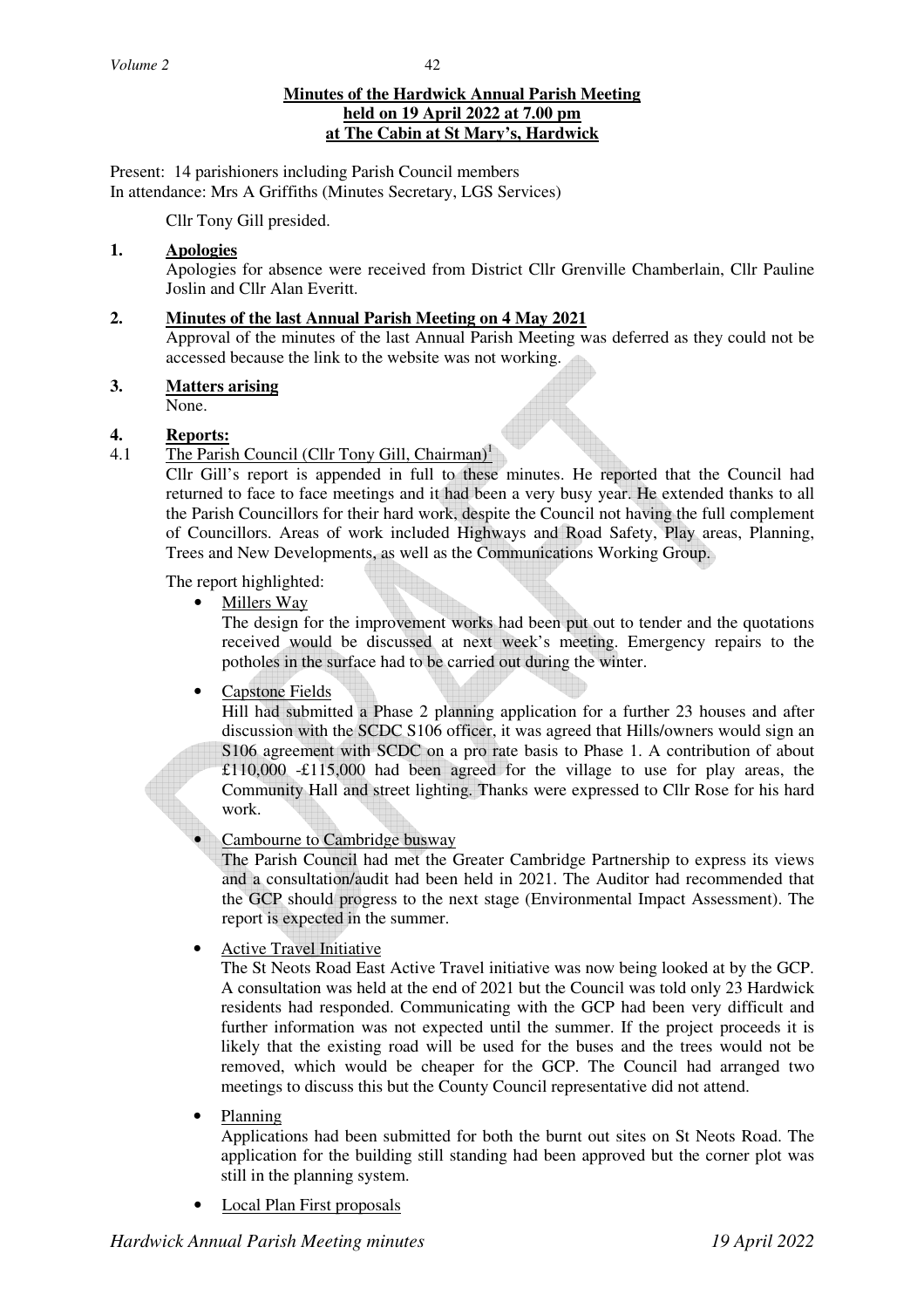A consultation had taken place last year and a list of sites and the numbers of houses on each would be produced by Greater Cambridge Planning later this year. There would be an opportunity to comment on these. The focus was expected to remain on large developments such as West Cambourne, Northstowe and Waterbeach.

• Street lighting

Extra lighting will be put in on St Neots Road from Capstone Fields to Hall Drive under the Phase 1 agreement with Hills. The Parish Council has negotiated three more lights up to Millers Way under Phase 2. The Parish Council has also budgeted for three lights to be installed on the path from Main Street to The Cabin behind the Church. Quotations will be considered at the next meeting. Cllr Everitt was thanked for all his efforts in taking this forward.

#### • Environmental enhancements

Under Phase 2 of the Capstone Fields development, Hill are funding work in the Spinney between Ashmead Drive and Sudeley Grove. About 10 dead or dying trees will be removed and be replaced with new ones. Hill has also undertaken to maintain the pathway through the Spinney. They will provide the funds, amounting to approximately £45,000, to the Parish Council to carry out the work and carry out maintenance for the next 30 years. This will enhance the environment index by 10% according to Government Policy.

Questions were invited.

Cllr Rose thanked the Chairman and other Councillors, and expressed concern that only four people had stood for election on 5 May. He appealed to people in the village to come forward to apply for Parish Council membership and contact the Clerk for an application form. The onus fell on a small number of people to make the decisions and undertake work.

A member of the public asked about training materials. It was explained that CAPALC ran training sessions for new councillors.

Another parishioner asked why members did not stay on. Clarification was given that they had not resigned but had not put their names forward for re-election but the problem was not specific to Hardwick and was countrywide.

### 4.2 Presentation of the last audited accounts<sup>2</sup>

The last audited accounts, (year ending 31 March 2021) have been published and are available on the website

The accounts for the year ended 31 March 2022 will be finalised soon.

## 4.3 The District Councillor (Cllr Grenville Chamberlain)<sup>3</sup>

Cllr Chamberlain's report, which is also available on the website, included:

- Council Tax and the Energy Bills rebate.
- The SCDC finances.
- Planning applications and approval granted by SCDC to redevelop the site of the burnt out building at the corner of Cambridge Road and St Neots Road.
- The next Local Plan for 2020 2041. Work has commenced on a Greater Cambridge Local Plan involving both the District Council and City Council.
- Transport including the EWR proposals and the routes under consideration; discussions with the MP to introduce additional slip roads at the Girton interchange; and the busway proposals.
- The District Council's Environmental policies and zero carbon initiatives; the shared waste service; a solar farm at Waterbeach; and recycling.
- Cllr Chamberlain paid tribute to the colleagues on the Community Centre Working Group and their hard work towards the submission of a planning application for the new building.
- Cllr Chamberlain, who will be standing down in May, thanked all residents for their support during his period of office as District Councillor.
- 4.4 The County Councillor<sup>4</sup>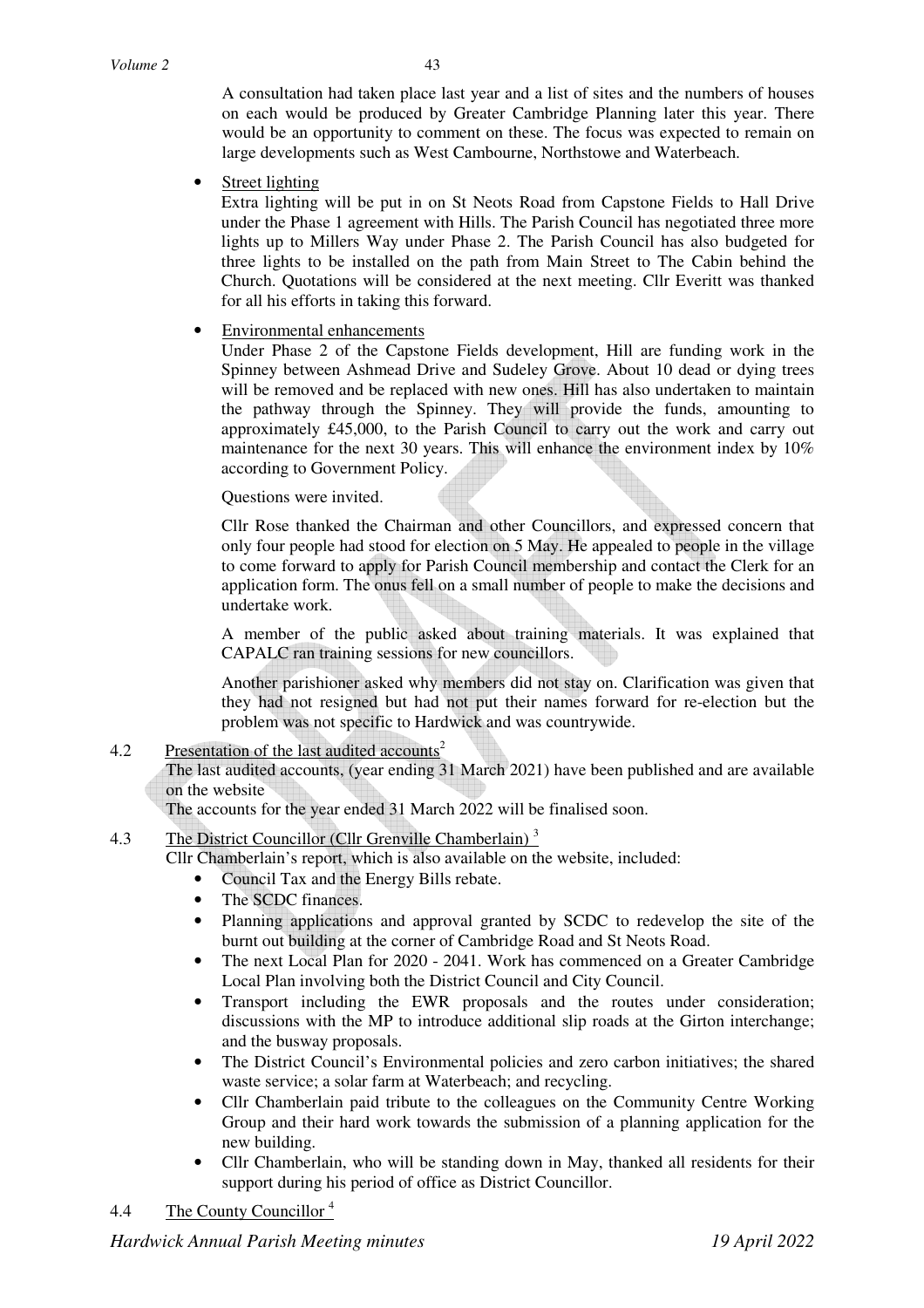No report received at the time of the meeting. (The report was subsequently received and is available on the website.)

4.5 Police

No report available.

4.6 Hardwick Sports and Social Club<sup>5</sup>

 The report from the Hardwick Sports and Social Club, (appended in full), was read by Chris Cracknell. The Club operates on a not for profit basis as a co-operative for the benefit of its members. The report covered: the background and legal status of the Club, including the lease, licences held, and management committee and sub-committee and the membership and fees. Due to the Covid pandemic, the Club was closed for many months, impacting on income, but there had been a small increase in the membership figures.

Details of the Club's activities were outlined, including information on the clubs and teams meeting at HSSC, and the current opening hours. It is hoped to return to 7 days a week opening when financially possible. The Club supports sports and other community activities and charities.

 The Club continues to make improvements to the premises and is currently looking at a grant to refurbish the toilets.

 Lindsey Haynes took over as Club Manager in November 2018. The Club offers a warm welcome to its members and all who attend. The Club is used by diverse age groups.

 The past two years had been very challenging due to lengthy closure because of Covid, which has had an effect on income. The Parish Council was thanked for its support in agreeing to suspend the rent payments until business returned to normal. The Club has now notified the Council that payment will resume when the next instalment is due.

 The Club was pleased to play a significant part in the Hardwick Party event and is looking forward to the forthcoming celebrations for the Queen's Platinum Jubilee.

 The Club is looking forward to the arrival of the Community Centre nearby, has worked with the Steering Group, and fully supports the project, since the two premises will complement each other to serve the village.

### 4.7 Hardwick Community Association<sup>6</sup>

 Anne Jones read the report of the Community Association (appended in full). This has been in existence since 1979 and there have been three meetings held during the year. The Parent and Toddler group had re-formed at the beginning of the Autumn term. Many of the affiliated groups had been unable to use the school facilities due to Covid so affiliation fees have been waived since April 2020. Details of the officers and the 13 affiliated groups were provided.

 When the new Community Centre is up and running and the Community Room became part of the school, the need for a Community Association will cease, but a management committee will be set up to run the new facility.

On a proposition by the Chairman, the order of business was varied to take the report of Pre-School next.

### 4.18 Hardwick Pre-School

James Wakeling reported on behalf of Hardwick Pre-School, which had managed to stay open during Covid. There was a new committee and a few improvements had been carried out. A raised sensory garden had been installed with funding from the Parish Council and there was a covered outside area. On Wednesday afternoon children attend "Forest School" to learn outdoor skills. Numbers are rising but there are still some spaces available. Mr Wakeling thanked the Parish Council for its support and indicated that the group might be interested in applying for another small grant for improvements.

Anne Jones thanked the Pre-School for the event they had organised during the year for all the village.

#### 4.8 Hardwick Happenings

 Jeff Jones reported verbally that the magazine was successful but uncertainty regarding revenue, including printing costs, created difficulties. The advertising rates had been increased and some advertisers had left, others had reduced their advertising, but new advertisers had also come forward. The print run now included Meridian Fields, which contributed to increased costs due to the cost of paper and increased numbers. He thanked the Parish Council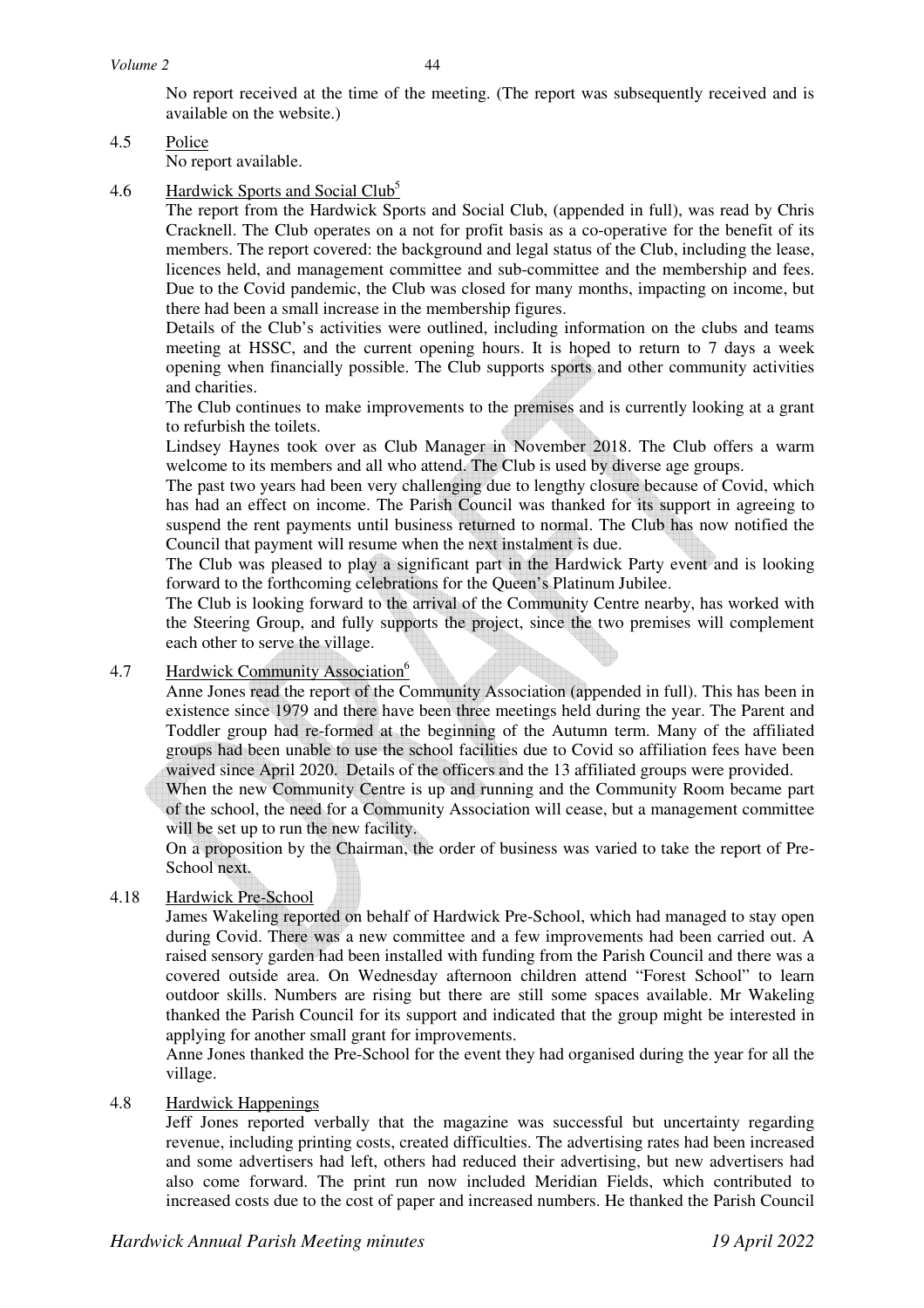for the financial support received from the Parish Council and the magazine will budget for a further application if the balance falls below £3,000. The Parish Council expressed appreciation for the magazine and the good articles.

4.9 Webmaster

Cllr Gill read Cllr Joolia's report in his absence. The Council's Communications Working Group had been set up with the main goal of improving communications with the village. Cllr Everitt had taken on the Facebook group, which was by invitation only, and regular updates had been posted both on Facebook and the village website. The new modernised website went live this year and is kept up to date by Cllr Joolia.

During the year a new notice board had been installed outside the shop, to be more visible and easier to find Parish Council information. Another new notice board had been approved for Limes Road behind the school. Renovation of the red telephone kiosk was underway and should be completed soon, whereupon the Parish Council will seek ideas for its use from residents.

#### 4.10 Hardwick Community Centre Working Group

Cllr Rose reported verbally on behalf of the Working Group. He outlined the history and composition of the Group, with representatives of the Parish Council, District Council, Community Association, Village Plan and HSSC, as well as including architect skills and a minutes secretary. A wide range of interests in the village were covered. The group works with an architect and keeps the village updated with its plans. The Parish Council had received funds from developers towards the cost of the project.

In the last few weeks the Group had submitted a formal planning application. Any resident could make a comment to SCDC on the plans. Public meetings had been held to listen to the village and another public meeting would take place on Thursday 28 April at 5 pm in the school. Residents were encouraged to attend.

A resident asked where they could find out more information. This would be posted on the Parish Council's website, with information on biodiversity, traffic and landscaping as well as the detailed design.

Anne Jones added that information was also in Hardwick Happenings but if residents would like to receive regular updates, they should contact Betty Grimes.

- 4.11 Hardwick Scouts and Guides No report received.
- 4.12 St Mary's Church No report received.

# 4.13 Hardwick Evangelical Church<sup>7</sup>

Robbie Thomson reported verbally. Meetings had been held via Zoom during the pandemic, but were now taking place in school. Activities had included the Easter Garden and carol singing. Thanks were expressed to the residents who supported the events. At Christmas the church had, in conjunction with Hardwick Network and Cambourne, had provided 35 hampers to families at Christmas.

The written report, received after the meeting, is appended in full to these minutes.

4.14 Hardwick Network

Ruth Enge had reported that the Network has been dormant for most of the past year as they had come out of the main throes of the pandemic so there was not really a lot to report.

4.15 Hardwick WI <sup>8</sup>

Anne Jones conveyed the apologies of the President, Carolyn Purser, and read Mrs Purser's report which is appended in full. Details of the meetings, talks and fundraising activities throughout the year were outlined. The first face to face meeting after lockdown was held in August and the first indoor meeting in September. The group had continued to meet regularly during lockdown, in small groups or outside, dependent on the prevailing Covid regulations. She outlined the group meetings and fundraising. Membership stands at 35 but sadly a longstanding member and past president, Jane Giddings, died this year and is sadly missed.

4.16 3rd Hardwick Brownies No report received.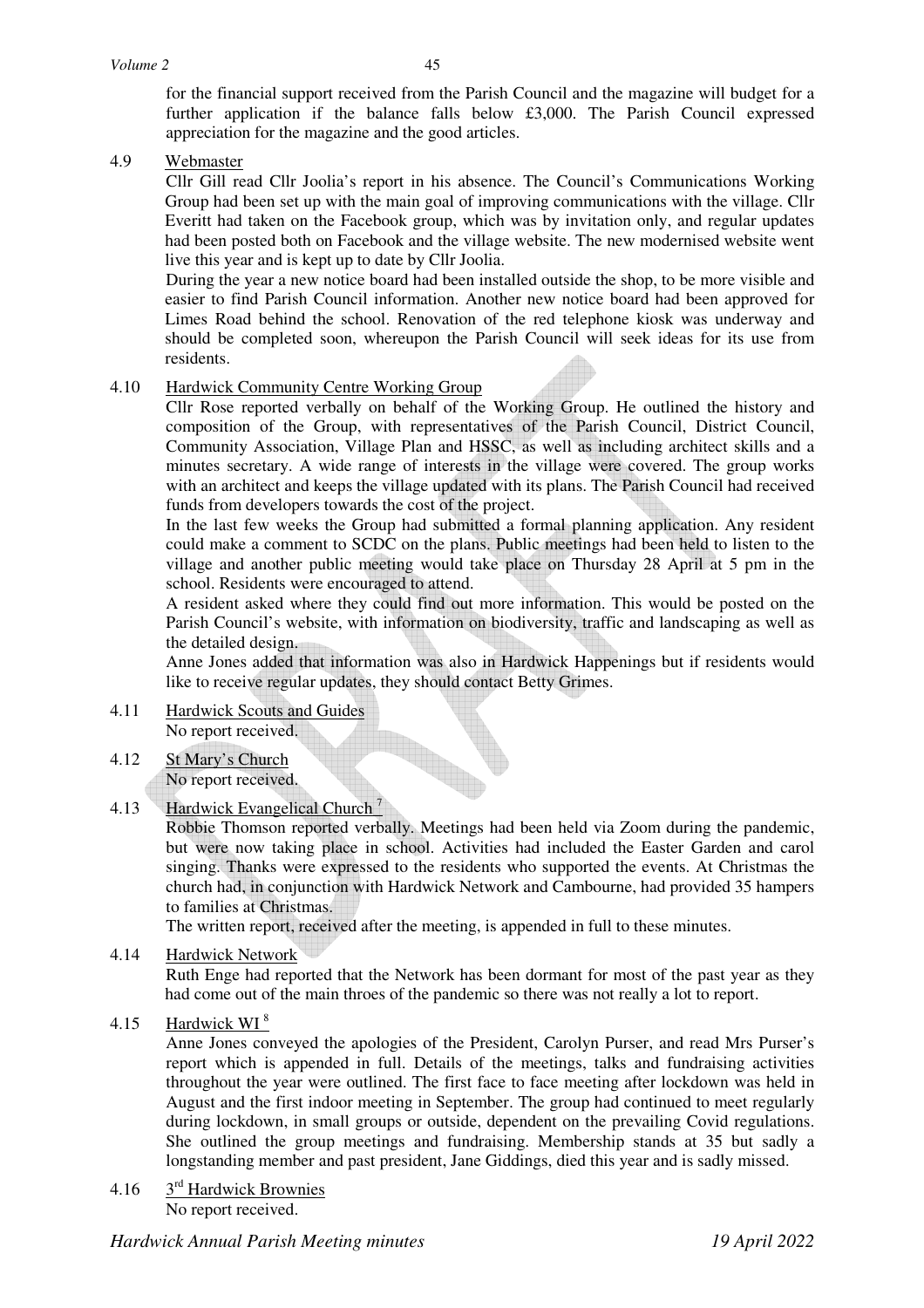- 4.17 Hardwick School No report received.
- 4.18 Hardwick Pre-School Taken earlier.
- 4.19 Hardwick Litter Picking Volunteers

Pat Portlock reported verbally. A litter pick had been held on 9 April and she was pleasantly surprised how clean the village was, with only six sacks collected rather than the previous 20. Another litter pick had been arranged for 8 October from 10 am – 12 noon and details will be publicised in Hardwick Happenings. SCDC provided equipment, hoops, litter pickers and sacks. Mrs Portlock expressed appreciation for the excellent work done by Mrs Lunt along St Neots Road. She had been provided with black bags from the District Council. Thanks were expressed to all the volunteers.

4.20 Hardwick Community Speedwatch<sup>9</sup>

Cllr Gill summarised the report from Cllr Everitt (appended in full). During lockdown Speedwatch did not take place but the MVAS continued collecting data, revealing some very worrying speeds with some over 100 mph on St Neots Road. The MVAS is moved between locations regularly and the results reported monthly to the Police and Highways. Two Give Way bollards had been installed in Cambridge Road and from the first month's figures it looked very hopeful that these would reduce speed in the area, particularly in the northbound direction. There were currently 10 volunteers and residents interested in joining the team should contact the village Co-ordinator.

- 4.21 Neighbourhood Watch No report received.
- 4.22 Hardwick Climate Action Group No report received.
- 4.23 Allotment Association (behind the Church) No report received.
- 4.24 Hardwick Cricket Club No report received.
- 4.25 Hardwick Football Club No report received.
- 4.26 Hardwick Party 2021

Robbie Thomson reported verbally. He thanked the Parish Council for the funds received last year. A contribution had also been received from Hill. The event was held on Saturday 11 September on the Recreation Ground and had been very successful, with an estimated 2000 people attending over the course of the day. He expressed thanks for the invitiations sent to the MP and County Councillor and thanked the local organising team for all their hard work. The day included musicians, businesses and charities. Income from the event was £4,700 with a small surplus passed to the Community Association. The raffle proceeds of £900 had been shared between three local charities, namely Addenbrookes, the Lisa Kent Trust and Joe's Buddy Line. They were considering holding another event in 2023.

Cllr Gill on behalf of the Parish Council thanked the group for a very successful event and the good spirits. The MP and County Councillor had expressed a very favourable view of Hardwick and thanks were extended to all involved.

4.27 Hardwick Queen's Platinum Jubilee

The Chairman reported that the Parish Council had put funds aside in the budget but was not involved in organising anything. A list of events and timetable were available in Hardwick Happenings. Anne Jones outlined some of the events which would commence on the Thursday evening with a Quiz Night at HSSC, and events throughout the weekend. These would involve people coming together to provide a lasting memory of the Jubilee. Another meeting would be held shortly. Cllr Joolia had been successful in obtaining a grant for a new commemorative notice board with a Platinum Jubilee logo but would be asking the Parish Council to meet the shortfall. Cllr Gill explained that this would be discussed at the next meeting. It would also be